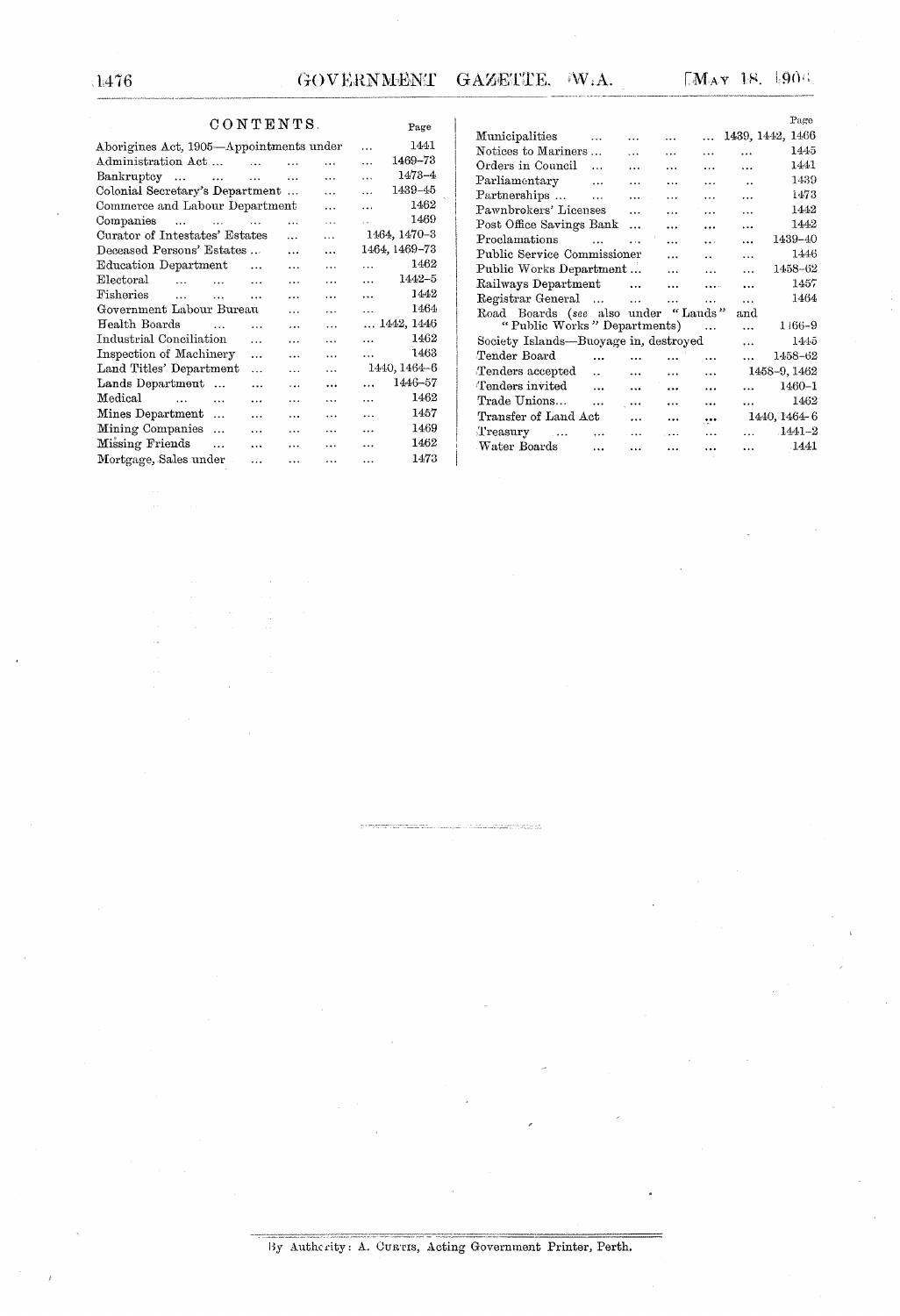

## Government Gazette

## PERTH, FRIDAY, 18 MAY 1906 No. 36

© STATE OF WESTERN AUSTRALIA

## **CONTENTS**

Aborigines Act 1905—Appointments under Administration Act Bankruptcy Colonial Secretary's Department Commerce and Labour, Department of Companies Curator of Intestates' Estates Deceased Persons' Estates Education Department Electoral Fisheries Government Labour Bureau Health Boards Industrial Conciliation Inspection of Machinery Act Land Titles' Department Lands Department Medical Mines Department Mining Companies Missing Friends Mortgage, Sales under Municipalities Notices to Mariners Orders in Council Parliamentary Partnerships Pawnbrokers' Licences Post Office Savings Bank Proclamations Public Service Commissioner Public Works Department Railways Department Registrar General Road Boards (see also under ''Lands'' and ''Public Works'' Departments) Society Islands—Buoyage in, destroyed Tender Board Tenders accepted Tenders invited Trade Unions Transfer of Land Act